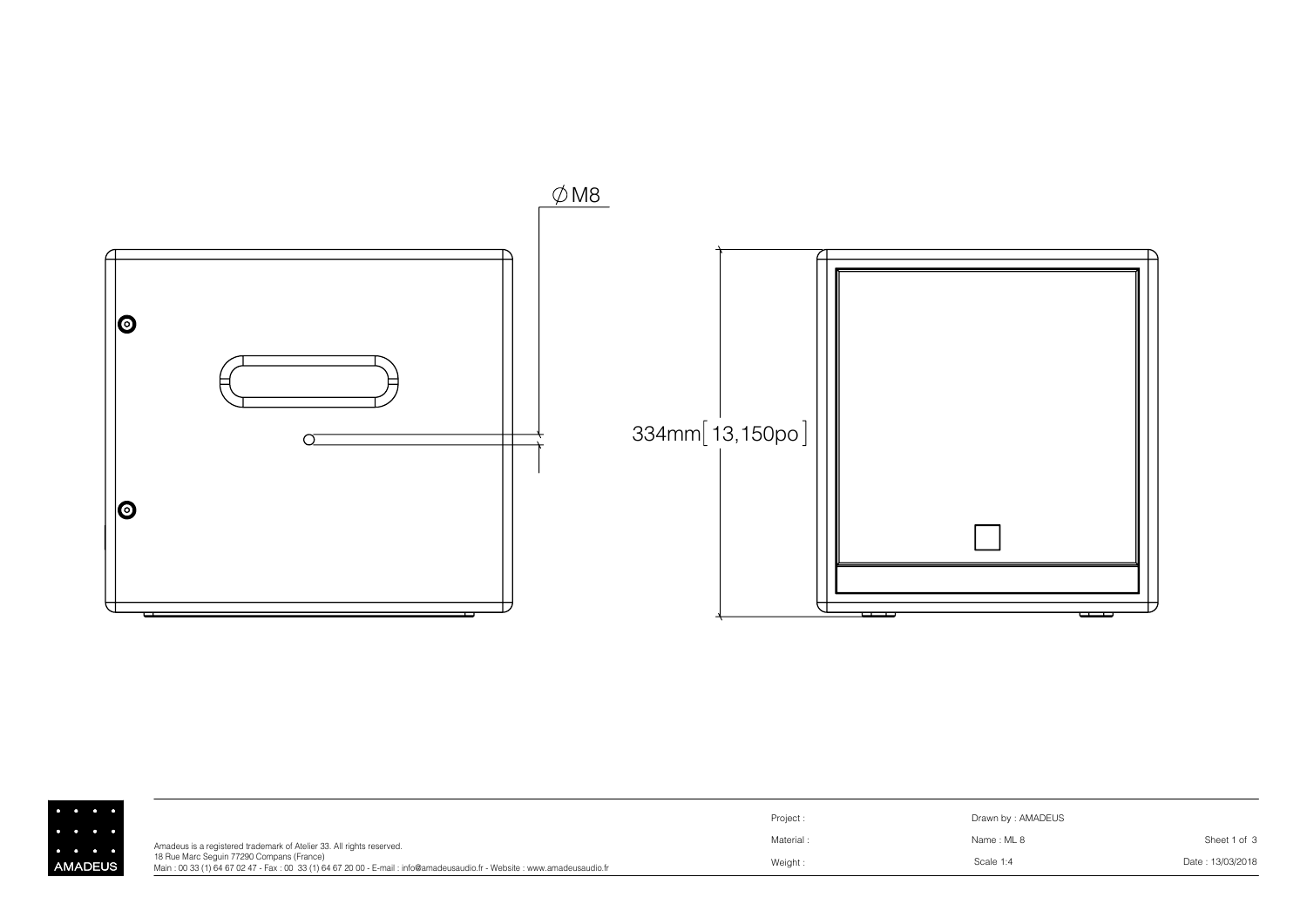

|              |                                                                                                                                                                     | Project:  | Drawn by: AMADEUS |                  |
|--------------|---------------------------------------------------------------------------------------------------------------------------------------------------------------------|-----------|-------------------|------------------|
|              | Amadeus is a registered trademark of Atelier 33. All rights reserved.                                                                                               | Material: | Name: ML 8        | Sheet 2 of 3     |
| <b>ADEUS</b> | 18 Rue Marc Sequin 77290 Compans (France)<br>Main: 00 33 (1) 64 67 02 47 - Fax: 00 33 (1) 64 67 20 00 - E-mail: info@amadeusaudio.fr - Website: www.amadeusaudio.fr | Weight:   | Scale 1:4         | Date: 13/03/2018 |

AM